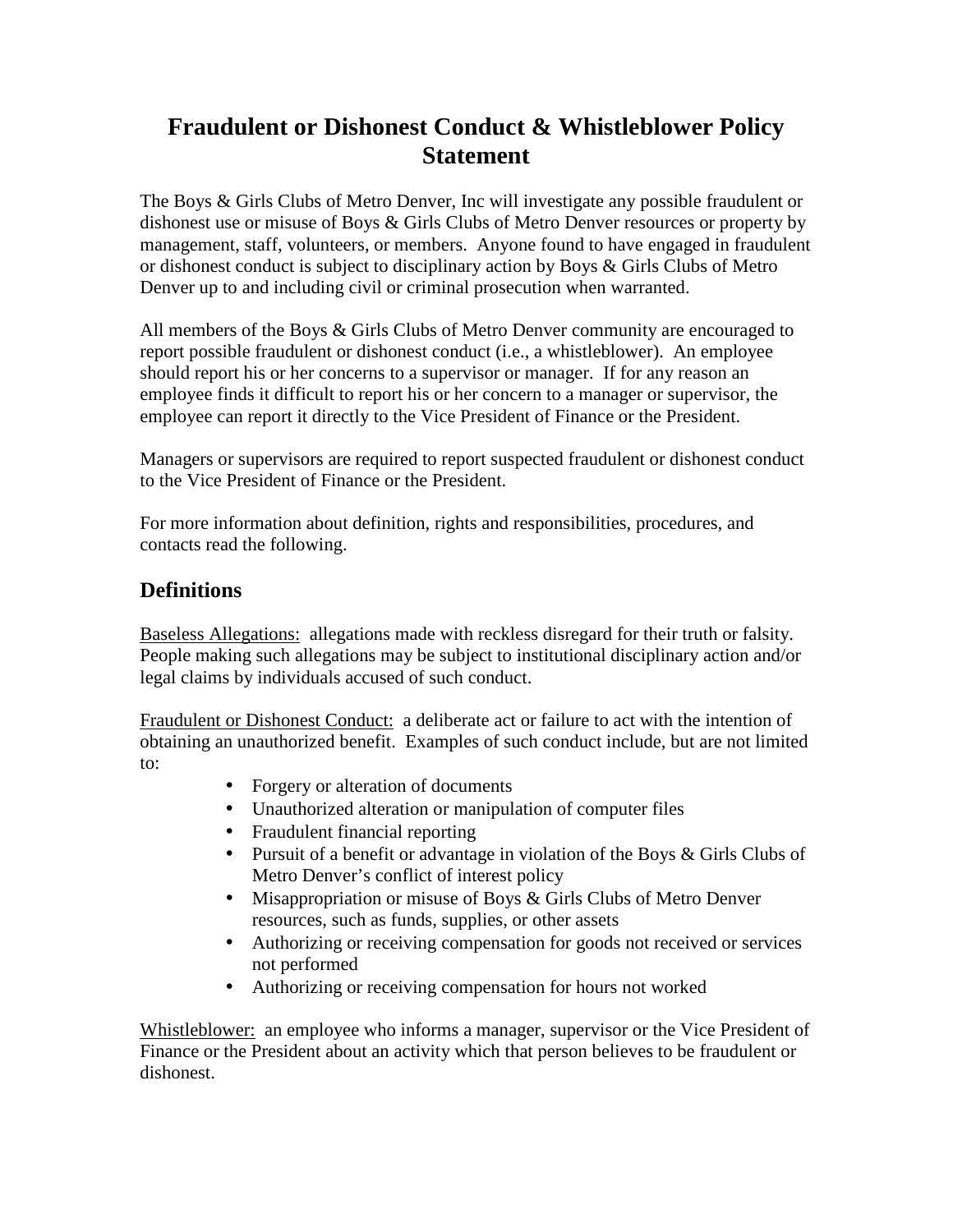## **Rights and Responsibilities**

#### Managers or Supervisors

Managers or supervisors are required to report suspected fraudulent or dishonest conduct to the Vice President of Finance or the President. In addition, managers or supervisors are responsible for maintaining a system of management controls, which detect and deter fraudulent or dishonest conduct. Failure by a manager or supervisor to establish management controls or report misconduct within the scope of this policy may result in adverse personnel action against the manager or supervisor, up to and including dismissal. The Vice President of Finance or the President is available to assist management in establishing management systems and recognizing improper conduct.

Reasonable care should be taken in dealing with suspected misconduct to avoid:

- Baseless allegations
- Premature notice to person suspected of misconduct and/or disclosure of suspected misconduct to others not involved with the investigation
- Violations of a person's rights under the law

Accordingly, a manager or supervisor faced with a suspected misconduct:

- Should not contact the person suspected to further investigate the matter or demand restitution
- Should not discuss the case with anyone other than the Vice President of Finance or the President, or a duly authorized law enforcement officer
- Should direct all inquiries from any attorney retained by the suspected individual to the Vice President of Finance or the President
- Should direct all inquires from the media to Boys & Girls Clubs of Metro Denver's Public Relations Office or in the event that the Public Relations cannot be contacted, to the President.

#### Whistleblower Protection

Boys & Girls Clubs of Metro Denver will protect whistleblowers as defined below:

- Boys & Girls Clubs of Metro Denver will use best efforts to protect whistleblowers against retaliation, as described below. It cannot guarantee confidentiality, however, and there is no such thing as an "unofficial" or "off the record" report. Boys & Girls Clubs of Metro Denver will keep the whistleblower's identity confidential, unless (1) the person agrees to be identified; (2) identification is necessary to all Boys & Girls Clubs of Metro Denver or law enforcement officials to investigate or respond effectively to the report; (3) identification is required by law; or (4) the person accused of Fraud Policy violations is entitled to the information as a matter of legal right in disciplinary proceedings.
- Boys & Girls Clubs of Metro Denver employees may not retaliate against a whistleblower with the intent or effect of adversely affecting the terms or conditions of employment (including but not limited to, threats of physical harm, loss of job, punitive work assignments, or impact on salary or wages). Whistleblowers who believe that they have been retaliated